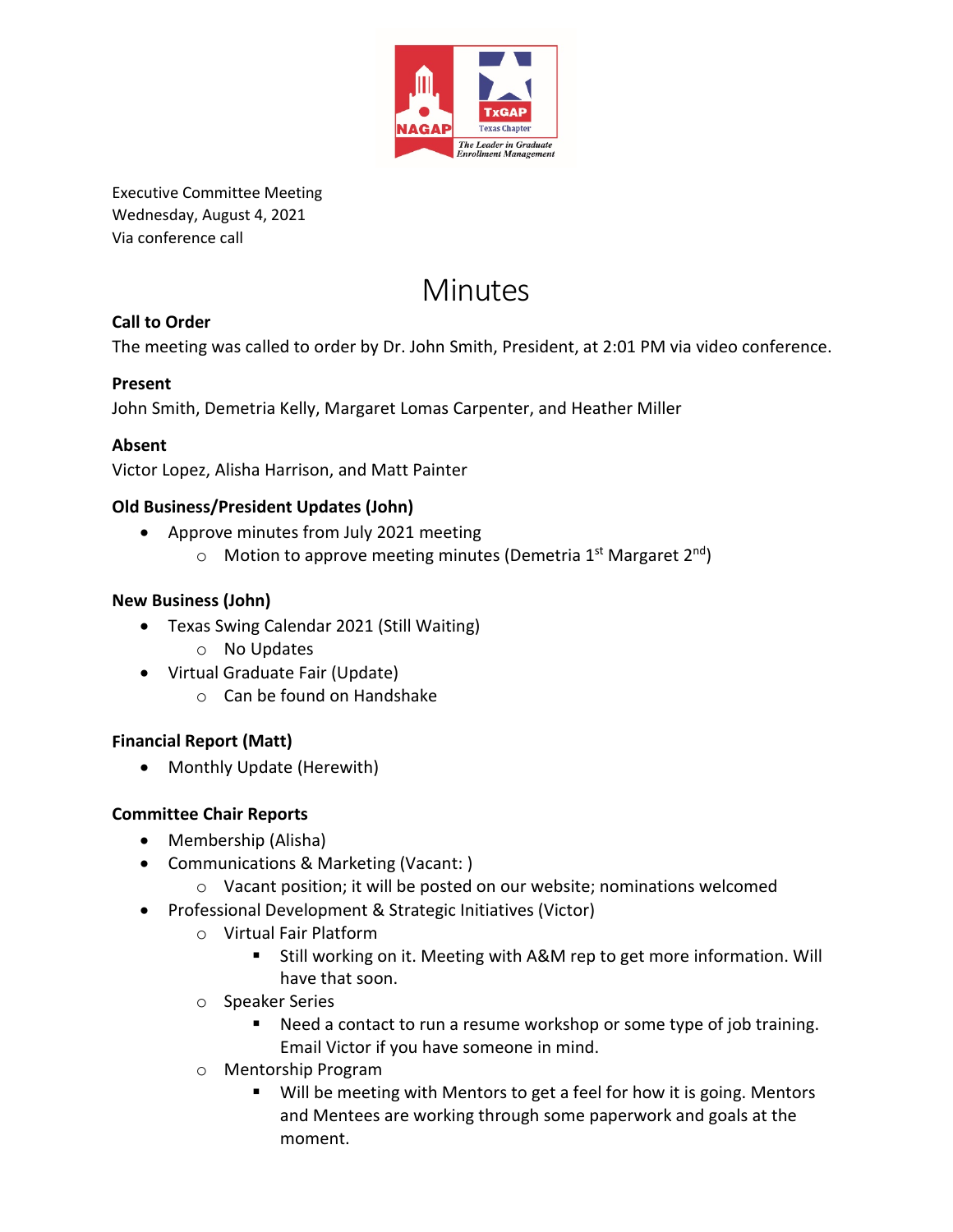- Summer Institute (Demetria)
	- o Email was sent with shared google doc containing hotel information
	- o She will be looking into other hotels from Austin to San Antonio
	- o She will be in contact with board members to receive feedback on top hotel choices

#### **Discussion Items**

#### **Motion for Adjournment**

A motion for adjournment was entered at 2:23 PM (Margaret  $1^{st}$ ; Heather  $2^{nd}$ )